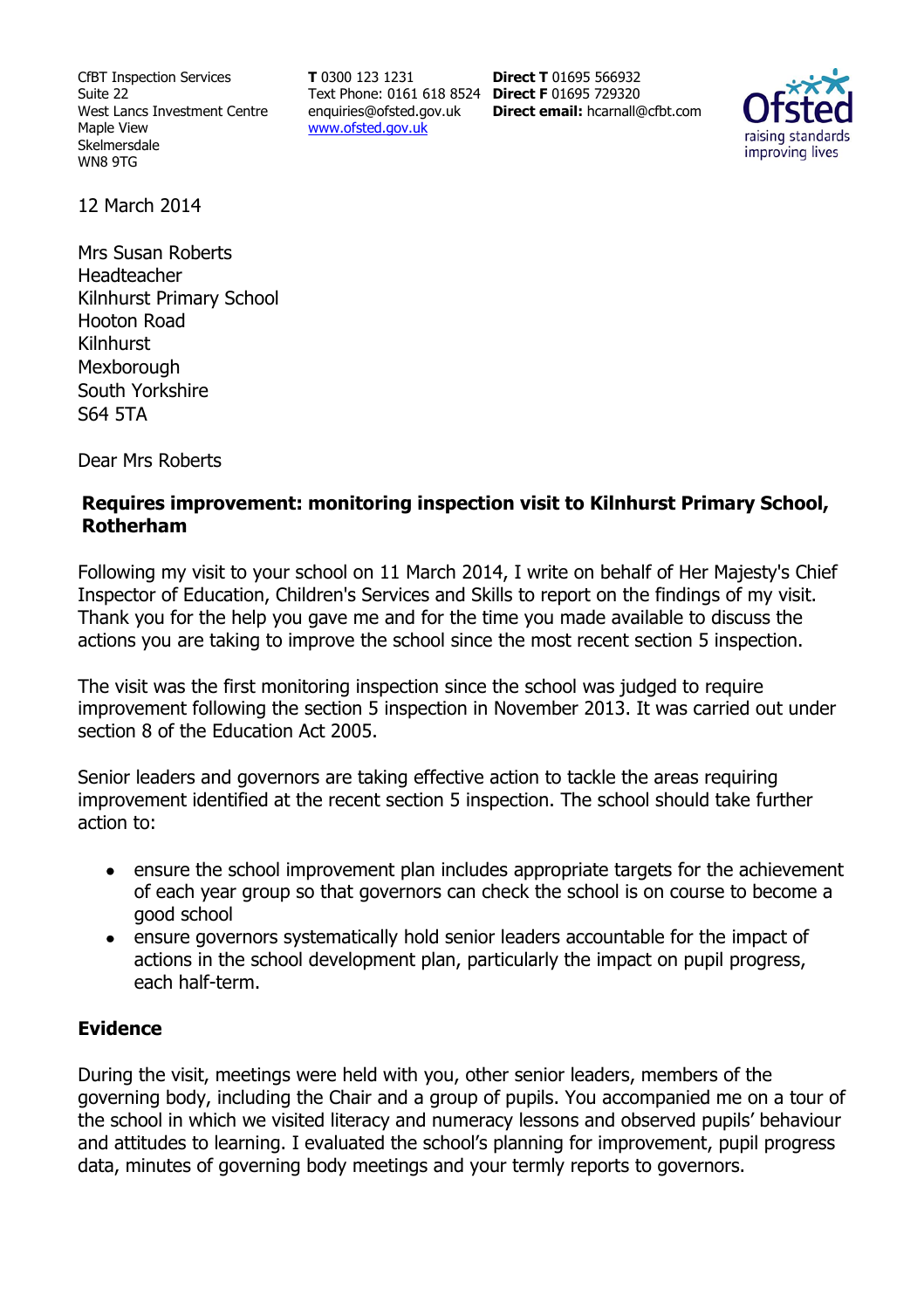## **Context**

Since the last inspection the deputy headteacher has been released from his teaching commitment to focus fully on leadership and management responsibilities. A teacher has joined the school on a temporary contract to teach a Year 1 class. An additional teacher is currently being deployed to teach groups of pupils in Year 6 for two days a week. The vicechair of governors has resigned and an acting vice-chair has been appointed.

## **Main findings**

Although disappointed with the outcome of the inspection in November 2013, you have responded quickly and rallied the staff effectively. There is a strong sense amongst staff and pupils that they are determined to become a good school at the next inspection. You have put in place detailed plans to address the areas for improvement and these are already having a positive impact, for example, in the significant improvements in the quality of pupils' handwriting and the presentation of their work seen across the whole school. The plans do not, however, include targets for achievement in each year group that would enable governors to check whether the school was on course to become a good school.

Pupils now take real pride in the presentation of their work. The regular handwriting sessions the school introduced to ensure pupils form letters correctly and write in a joinedup fluent style have rapidly brought about improvement. Pupils are also using their improved handwriting skills in other subjects and consequently the quality of presentation across the curriculum is much better. The Literacy Coordinator is also leading strategies to ensure pupils' writing topics appeal more to boys. Pupils told me they think literacy and numeracy lessons are more interesting. Projects such as 'mega-structures' in Year 2 and 'Cirque De Freak' in Year 6 have proved very engaging for boys.

You have made regular checks on the quality of teaching and have a clear picture of strengths and weaknesses. Where necessary you have put in place support plans and gone back to make further checks to see if improvements are being made. Teachers receiving support are responding well and inconsistencies in the quality of teaching are being addressed. Your checks also identified the quality of marking was not as good as it should be. The new policy you have introduced has improved the effectiveness of marking. Pupils now routinely act upon the feedback they receive and this is helping them to improve their work. The impact of this can be seen, for example, in the improved quality of grammar, punctuation and spelling.

You have refined your systems for tracking pupils' progress and teachers are held accountable for progress in reading, writing and mathematics. Pupils making slower progress receive additional teaching, either on a one-to-one basis or in small groups.

You have made changes to your termly report to the governing body and this now provides good quality information for governors. Consequently they are able to question and challenge senior leaders more effectively. Since the last inspection the Chair of governors has made frequent checks on the work of senior leaders, but there is no committee charged with regularly holding senior leaders accountable for the impact of actions in the school development plan.